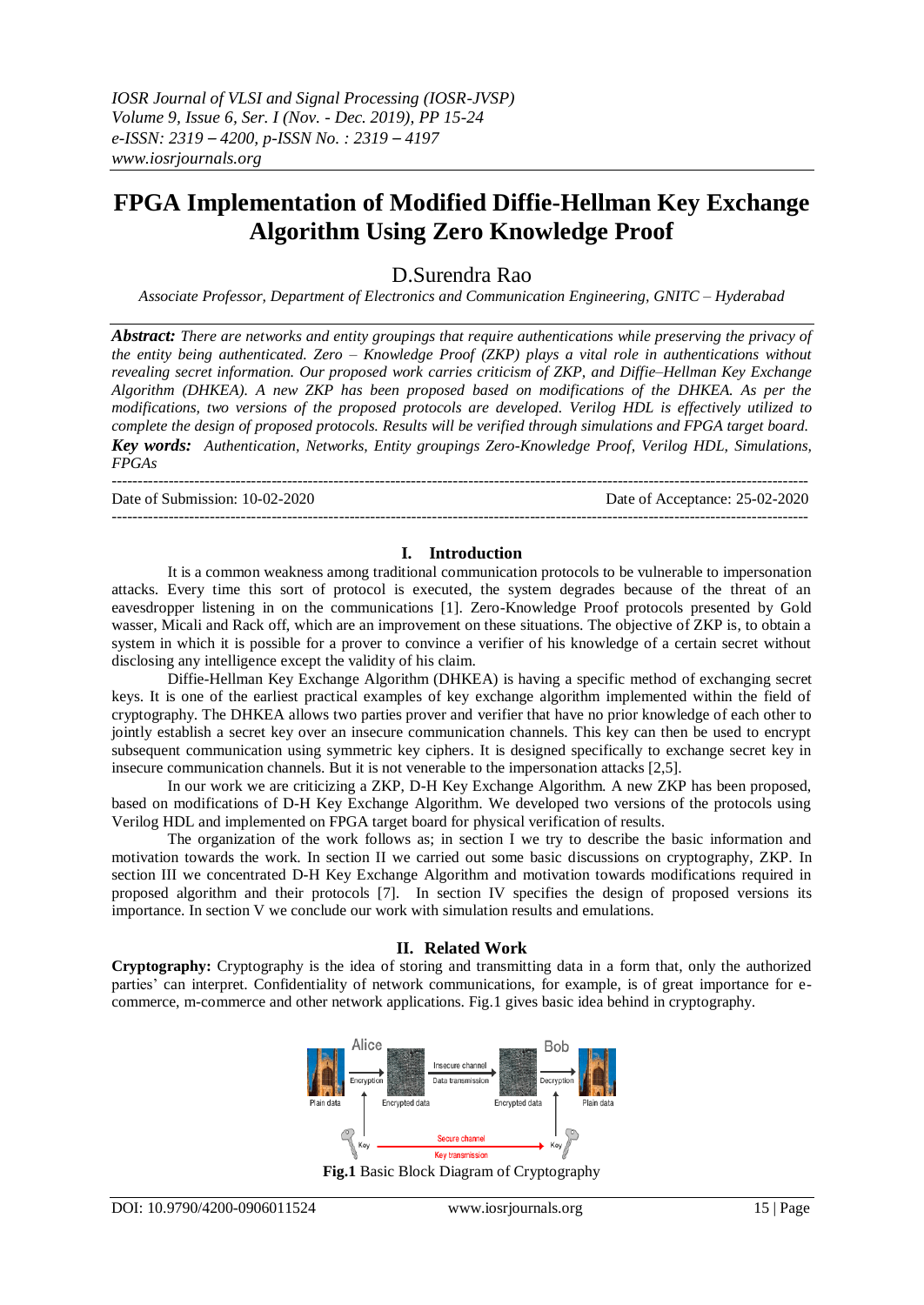**Types of key algorithms:** In cryptography, a cipher is an algorithm for performing encryption or decryption a series of well-defined steps that can be followed as a procedure. The operation of a cipher usually depends on a piece of auxiliary information called key. The encrypting procedure is varied depending on a key, which changes the detailed operation of the algorithm. A key must be selected before using a cipher to encrypt a message. Without knowledge of the key, it should be extremely difficult, if not impossible, to decrypt the resulting cipher text into readable plain text, most modern ciphers can be categorized in several ways;

- i. ) Symmetric Key Algorithm: The same key is used for both encryption and decryption.
- ii. ) Asymmetric Key Algorithm: A different key is used for both encryption and decryption.
- iii. ) Block Ciphers: They works on blocks of symbols usual of a fixed size.
- iv. )Stream Ciphers: They work on a continuous stream of symbols.

**Zero Knowledge Proof:** ZKP model of computation defined as an interactive proof system (P,V), where P is prover and V is verifier. Protocol of (P,V) is , for proving a language membership statement for a language over  ${0,1}$ . Let L be a language over  ${0,1}$ , for a membership instance  $x \in L$ , P and V must share the common input x, proof instance is denoted as  $(P, V)_{(X)}$ . P and V are linked by a communication channel. Over which they exchange a sequence, called proof transcript  $a_1$ ,  $b_1$ ,  $a_2$ ,  $b_2$  …. $a_n$ ,  $b_n$ . Proof transcript interleaves prover's transcript and verifier's transcript. Each element  $a_i$ ,  $b_i$  exchanged is bounded by polynomial time in |x|. Upon completing the interaction, the output of the protocol should be of form  $(P, V)_{(x)} \in \{Accept, Reject\}$  representing V's acceptance or rejection of P's claim that  $x \in L$ .

### **III. DIFFIE-Hellman Key Exchange Algorithm**

Asymmetric Encryption of data requires transfer of cryptographic private key. The most challenging part in this type of encryption is the transfer of the encryption key from sender to receiver without anyone intercepting this key in between. This transfer or rather generation on same cryptographic keys at both sides secretively was made possible by the Diffie-Hellman algorithm. The Diffie-Hellman algorithm was developed by Whitfield Diffie and Martin Hellman in 1976. This algorithm was devices not to encrypt the data but to generate same private cryptographic key at both ends so that there is no need to transfer this key from one communication end to another. Though this algorithm is a bit slow but it is the sheer power of this algorithm that makes it so popular in encryption key generation.

### **[A] The DHKE Algorithm and Protocol:**

The protocol uses the multiplicative group of integers modulo  $p \langle Zp^*,x \rangle$ , where p is a prime number. That simply means that the integers between 1 and p−1 are used with normal multiplication, exponentiation and division, except that after each operation the result keeps only the remainder after dividing by p. The two parties (Alice and Bob) need to choose two numbers p and g; where p (modulo) is a prime number and the second number g is a primitive root of order (p-1) in the group  $\langle Zp^*$ ,  $x\rangle$  called the generator. The two numbers are public and can be sent through the Internet. Figure-2 shows the procedure of the protocol, the steps are as follows:

- i. Alice chooses a large random number x, such that  $0 < x < p$  and calculate  $R_1 = g^x \mod p$ .
- ii. Bob chooses another large random number y, such that  $0 < y < p$  and calculate  $R_2 = g<sup>y</sup>$  mod p.
- iii. Alice sends  $R_1$  to Bob.
- iv. Bob sends  $R_2$  to Alice.
- v. Alice computes  $K_{Alice} = (R_2)^x \mod p$ .

vi. Bob computes  $K_{Bob} = (R_1)^y \text{ mod } p$ . Both Alice and Bob have arrived at the same key value;

 $K_{Alice} = (R_2)^x \text{ mod } p = (g^y \text{ mod } p)x \text{ mod } p = g^{xy} \text{ mod } p.$ 

 $K_{Bob} = (R_1)^y \text{ mod } p = (g^x \text{ mod } p)y \text{ mod } p = g^{xy} \text{ mod } p.$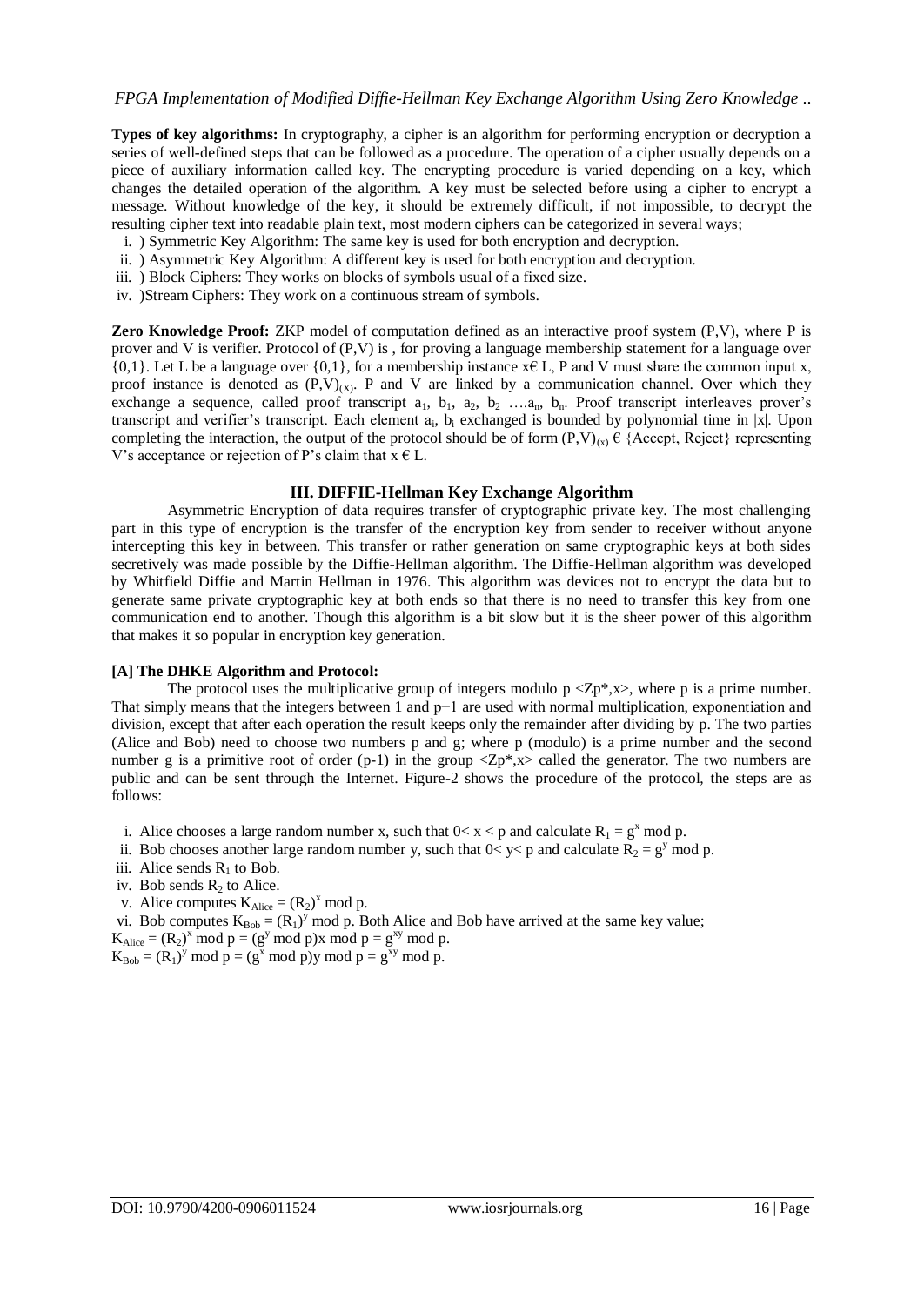

**Fig. 2** DH Key Exchange Algorithm

# **[B] Security of D-H Key Exchange Algorithm:**

The protocol is considered secure against eavesdroppers if G and g are chosen properly. The eavesdropper (["Eve"](http://en.wikipedia.org/wiki/Alice_and_Bob)) would have to solve the [Diffie–Hellman problem](http://en.wikipedia.org/wiki/Diffie%E2%80%93Hellman_problem) to obtain g<sup>ab</sup>. This is currently considered difficult. An efficient algorithm to solve the [discrete logarithm problem](http://en.wikipedia.org/wiki/Discrete_logarithm_problem) would make it easy to compute a or b and solve the Diffie–Hellman problem, making this and many other public key cryptosystems insecure. The [order](http://en.wikipedia.org/wiki/Glossary_of_group_theory) of G should be prime or have a large prime factor to prevent use of the [Pohlig–Hellman](http://en.wikipedia.org/wiki/Pohlig%E2%80%93Hellman_algorithm)  [algorithm](http://en.wikipedia.org/wiki/Pohlig%E2%80%93Hellman_algorithm) to obtain a or b. For this reason, a [Sophie Germain prime](http://en.wikipedia.org/wiki/Sophie_Germain_prime) q is sometimes used to calculate  $p=2q+1$ , called a [safe prime,](http://en.wikipedia.org/wiki/Safe_prime) since the order of G is then only divisible by 2 and q, g is then sometimes chosen to generate the order q subgroup of G, rather than G, so that the Legendre of  $g^a$  never reveals the low order bit of a. If Alice and Bob use [random number generators](http://en.wikipedia.org/wiki/Random_number_generator) whose outputs are not completely random and can be predicted to some extent, then Eve's task is much easier. The secret integers a and b are discarded at the end of the [session.](http://en.wikipedia.org/wiki/Session_(computer_science)) Therefore, D–H key exchange by itself trivially achieves [perfect forward secrecy](http://en.wikipedia.org/wiki/Perfect_forward_secrecy) because no long-term private keying material exists to be disclosed.

In the original description, the Diffie–Hellman exchange by itself does not provide [authentication](http://en.wikipedia.org/wiki/Authentication) of the communicating parties and is thus vulnerable to a [man-in-the-middle attack.](http://en.wikipedia.org/wiki/Man-in-the-middle_attack) A person in the middle may establish two distinct Diffie–Hellman key exchanges, one with Alice and the other with Bob, effectively masquerading as Alice to Bob, and vice versa, allowing the attacker to decrypt (and read or store) then reencrypt the messages passed between them. The Diffie-Hellman algorithm is susceptible to two attacks.

- 1. The discrete logarithm attack and
- 2. The man-in-the-middle attack.

# *1.) Discrete Logarithm attack*

An interceptor (Eve) can intercept u and v. Find a from (u =  $g^a$  mod p); Find b from (v =  $g^b$  mod p); Then she can calculate  $(K = g^{ab} \mod p)$ . The secret key is not secret anymore. To make Diffie-Hellman safe from the discrete logarithm attack, the following are recommended:

- The prime number p must be very large (more than 300 digits).
- The generator g must be chosen from the group  $\langle Z_P^*, a \rangle$ .
- The numbers a and b must be large random numbers of at least 100 digits long, and used only once (destroyed after being used). Still, no algorithm for the discrete logarithm problem exists with computational complexity  $O(x r)$  for any r; all are infeasible.

# *2.) Man-in-the-middle attack:*

Diffie-Hellman algorithm is vulnerable to the man-in-the-middle attack in which the attacker is able to read and modify all messages between Alice and Bob. As g is not secret, the attacker can easily create his own power of g and send that to Bob. When Bob replies, the attacker intercepts the message and will share his key with Bob. Eve, the interceptors can create two keys; one between herself and Alice, and another between herself and Bob. Figure 3-2 shows the man-in-the-middle attack.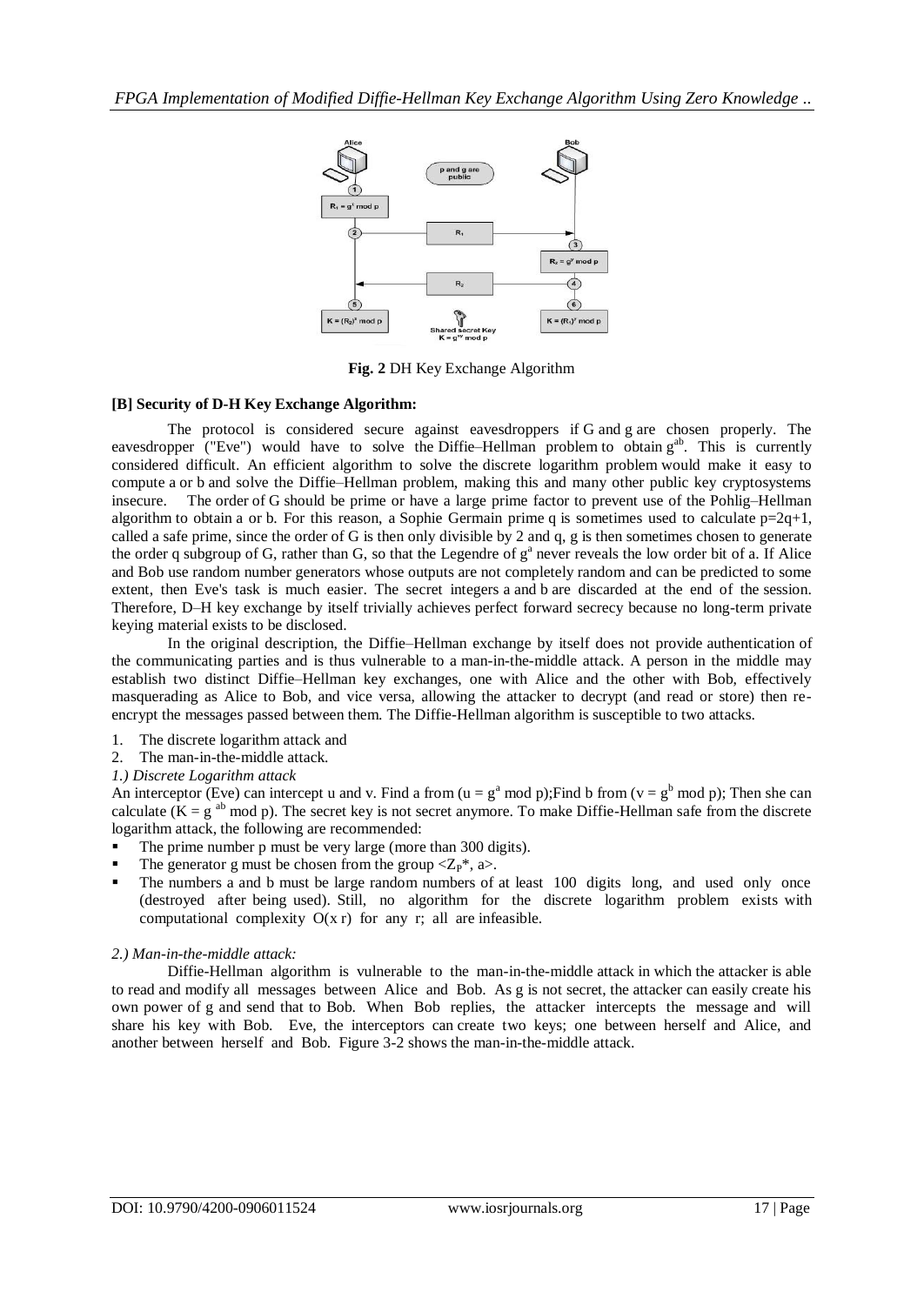

- i. Alice chooses x, and calculate  $R_1 = g^x \text{ mod } p$  and sends R 1 to Bob.
- ii. Eve, the intruder, intercept R<sub>1</sub>, chooses z, calculates  $R_2 = G^2$  mod p, send  $R_2$  to both Alice and Bob.
- iii. Bob chooses y, and calculate  $R_3 = g^y$  mod p and sends  $R_3$  to Alice.  $R_3$  is intercepted by Eve and never reaches Alice.
- iv. Alice and Eve calculate  $K_1 = g^{xz} \mod p$ , which becomes shared key between them.
- v. Eve and Bob calculate  $K_2 = g^{zy} \mod p$ , which becomes shared key between them.

# **IV. Proposed Modifications**

The proposed ZKP based on D-H key exchange algorithm in the sense that both parties (the prover and the verifier) exchange non secret information and did not revealing secrets to get one identical secret key. The proposed algorithm developed in two stages; in the first stage we develop a first version based on the basic D-H key exchange algorithm which is vulnerable to man-in-the-middle-attack. The second version has been developed to resists the man-in-the-middle attack.

### **[A] Algorithm of Proposed ZKP Version-1:**

- i. Alice (the prover) chooses a large random number x, such that  $0 < x < p$  and calculate  $R_1 = g^x \mod p$ .
- ii. Bob (the verifier) chooses another large random number y, such that  $0 < y < p$  and calculate R<sub>2</sub>= g<sup>y</sup> mod p.
- iii. Alice sends  $R_1$  to Bob.
- iv. Bob sends  $R_2$  to Alice.
- v. Alice (the prover), computes  $K_{Alice} = (R_2)^x \text{ mod } p$ , and send encrypted  $R_2$  to Bob using  $K_{Alice}$
- vi.  $(C_1=E (K_{Alice}, R2)).$
- vii. Bob computes  $K_{Bob} = (R_1)^y \mod p$ , and calculate  $(C2 = E (K_{Bob}, R_2))$ .
- viii. Bob (the verifier) verify  $(C_1 = C_2)$ ; if equal then Alice is accepted, otherwise it is rejected.

We discussed in section III security of D-H Key of Exchange Algorithm. There are two problems are encountered first one is discrete logarithmic attack and second one is man in the middle attack. To overcome these difficulties in existed algorithm, we are proposing two newer versions. Accordingly, we develop a first version based on the basic D-H key exchange algorithm which is vulnerable to man-in-the-middleattack.Figure.4 man in the middle attack solution in D-H Key Exchange Algorithm.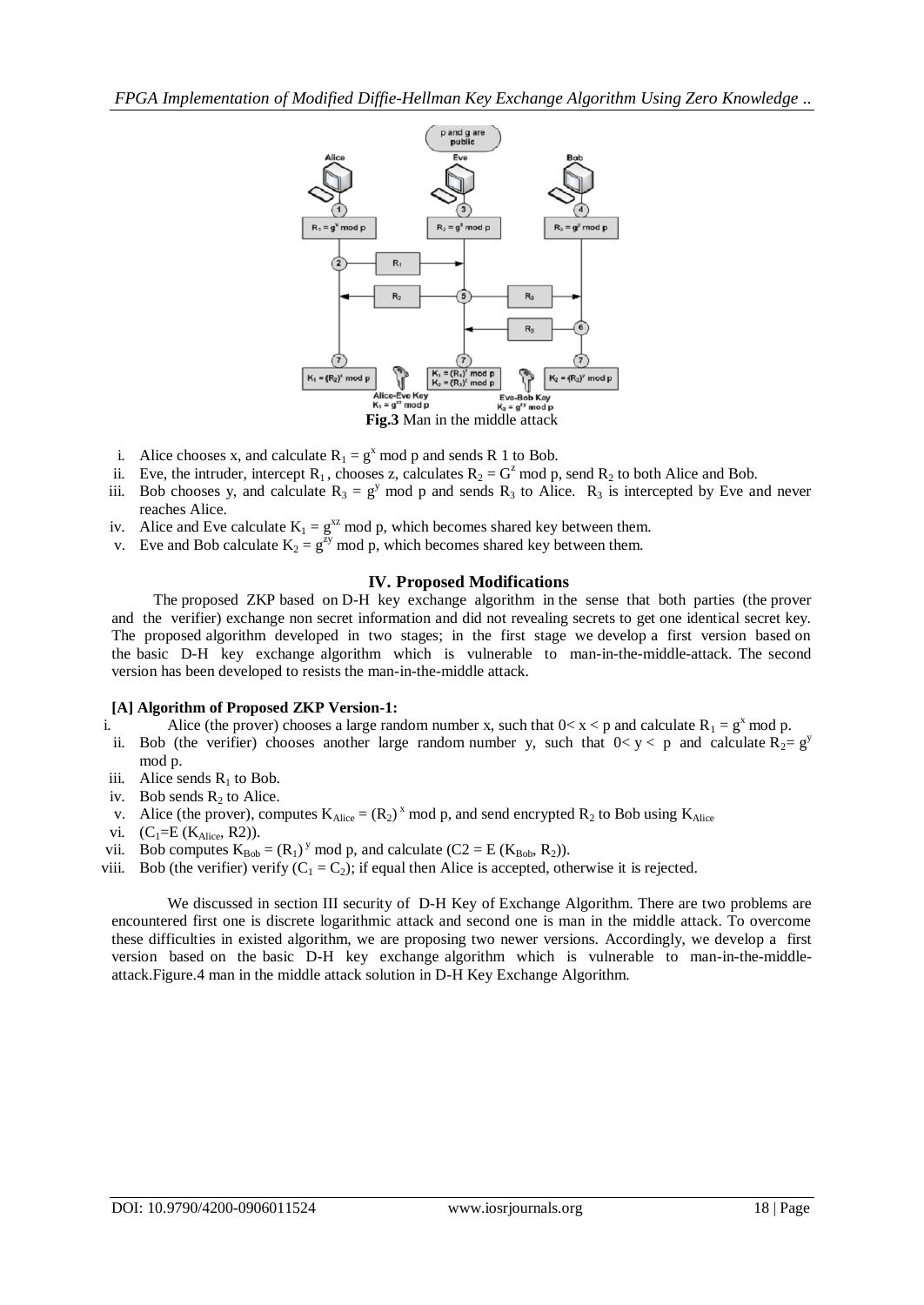

**Fig.4** Proposed ZKP Version1

 *Mathematical Analysis of Proposed ZKP Version-1:* Let us consider Alice private number =  $x = 6$ Bob private number  $y = 8$ Public Number =  $p = 5$ Public Number =  $g = 17$ **Calculating R1 & R<sup>2</sup>**  $\mathbf{R}_1 = \mathbf{g}^{\mathbf{x}} \text{ mod } \mathbf{p}.$ <br>  $\Rightarrow$  (17)<sup>6</sup> n  $\Rightarrow$  (17)<sup>6</sup> mod 5<br> $\Rightarrow$  24137569 m 24137569 mod 5  $\Leftrightarrow$  4 Therefore  $R_1 = 4$  $\mathbf{R}_2 = \mathbf{g}^y \text{ mod } \mathbf{p}.$  $\Rightarrow$  (17)<sup>8</sup> mod 5  $\Rightarrow$  6975757441 mod 5  $ightharpoonup$  1 Therefore  $\mathbf{R}_2 = 1$ **Calculating KAlice, KBob**  $K_{Alice} = (R_1)^x \text{ mod } p$  $\Rightarrow$  (1)<sup>6</sup> mod 5  $\Rightarrow$  1 mod 5 Therefore  $K_{Alice} = 1$  $\mathbf{K}_{\text{Bob}} = (\mathbf{R}_1)^y \text{ mod } \mathbf{p}$  $\Rightarrow$  (4)<sup>6</sup> mod 5<br> $\Rightarrow$  4096 mod 4096 mod 5 Therefore  $\mathbf{K}_{\text{Bob}} = 1$ **Calculating C<sub>1</sub>&**  $C_2$ **C1=E (KAlice, R2)** We know  $K_{Alice} = 1 = 0001$  $R_2 = 1 = 0001$ Therefore  $C_1 = K_{Alice}$ , **XOR** R2  $\Rightarrow$  0001 **Ex OR** 0001  $C_1 = 0000$  $C_2 = E(K_{Bob}, R_1)$ We know  $K_{Bob} = 1 = 0001$  $R_1 = 1 = 0001$ Therefore  $C_2 = K_{Bob}$ , **XOR**  $R_1$  $\Rightarrow$  0001 **Ex OR** 0001  $C_2 = 0000$ 

Hence as per the algorithm of proposed ZKP version 1, cipher texts of both parties are equal, then only key will accepts otherwise it will rejects. Above mathematical analysis will prove the same. In section V proposed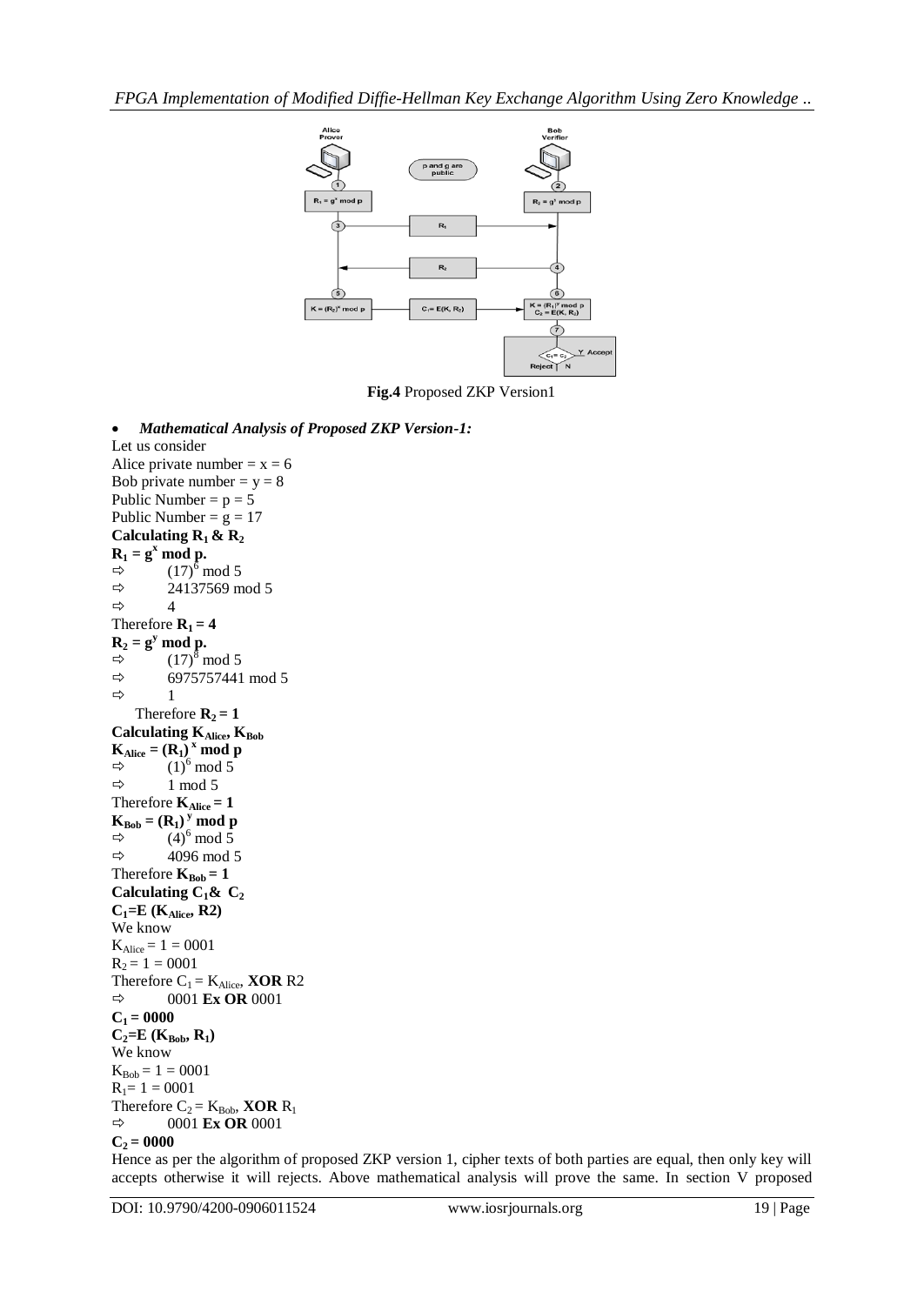version-1 algorithms will be verified using Xilinx 9.2i simulator and simulation results will be verified accordingly

### **[B] Proposed ZKP Version-2:**

To protect the proposed algorithm from the man-in-the middle attack an encrypted replies (R1 and R2), and mutual authentication between the prover (Alice) and the verifier (Bob) is required.`

- i. Alice (the prover) chooses a large random number x, such that  $0 < x < p$  and calculate R1 = g<sup>x</sup> mod p.
- ii. Alice sends R1 to Bob.
- iii. Bob (the verifier) chooses another large random number y, such that  $0 < y < p$  and calculate  $R2 = g<sup>y</sup>$  mod p,  $K_{Bob} = (R1)^{y} \text{ mod } p$ , and  $C1 = E (K_{Bob}, R2)$ .
- iv. Bob sends (R2 | C1) to Alice.
- v. Alice, calculates  $K_{Alice} = (R2)^x \text{ mod } p$ , decrypt  $(R2' = D(K_{Alice}, C1))$  and verify  $(R2 = R2')$ . If they matched then she proceeds; otherwise the verifier is dishonest.
- vi. Alice encrypt  $(C2 = E (K_{Alice}, R1|R2)$  and send it to Bob.
- vii. Bob decrypt C2 to get R1' and R2'
- viii. Bob verify  $(R1 = R1)$ ; if they are equal then Alice is verified (Accepted), otherwise it is a dishonest prover (rejected).



**Fig.5** Proposed ZKP Versions 2

The prover (Alice) proves to the verifier (Bob) that she knows a secret by calculating the key (K) and resend Bob's reply (R2) to the verifier (Bob) encrypted with the generated secret key (K). Bob will encrypt his own reply (R2) with the generated secret key (K) and match the two encrypted information, if matched then Alice is verified, otherwise it is rejected. The verifier also needs to prove to the prover that he is honest by sending his reply R1togather with encrypted R1, then the verifier decrypt R1' by his key and match R1and R1', if they matched then the verifier is honest.

#### *Mathematical Analysis Proposed ZKP Version-2:*

Let us consider, Alice private number =  $x = 6$ Bob private number  $= y = 8$ Public Number  $= p = 5$ Public Number =  $g = 17$ 

### **Calculating R1 & R<sup>2</sup>**

 $R_1 = g^x \mod p$ .  $\Rightarrow$  (17)<sup>6</sup> mod 5  $\Rightarrow$  24137569 mod 5  $\Leftrightarrow$  4 Therefore  $R_1 = 4$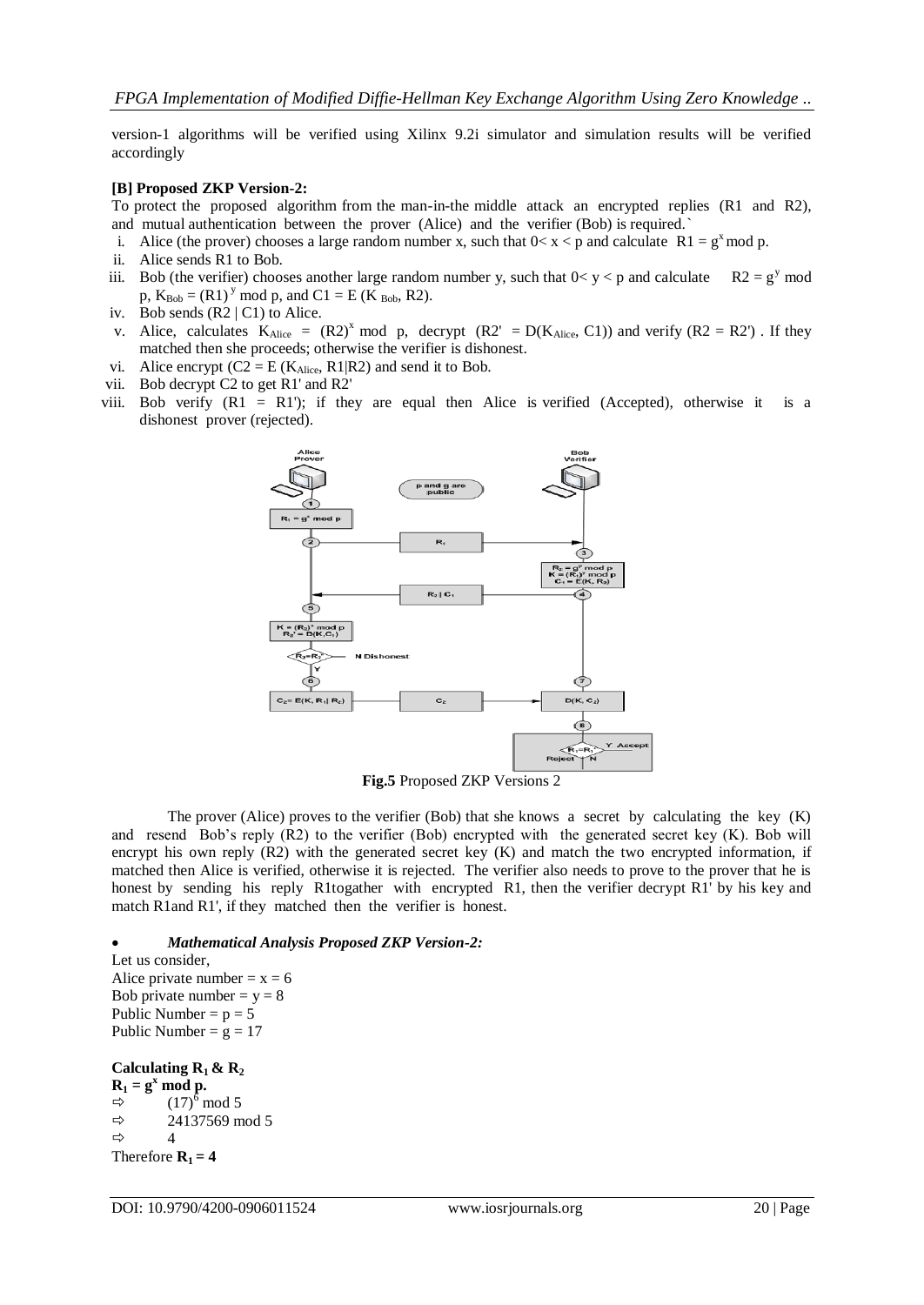```
R_2 = g^y \text{ mod } p.
\Rightarrow (17)<sup>8</sup> mod 5
\Rightarrow 6975757441 mod 5
ightharpoonup 1
Therefore R_2 = 1Calculating KAlice, KBob
K_{Alice} = (R_1)^x \text{ mod } p\Rightarrow (1)<sup>6</sup> mod 5
\Rightarrow 1 mod 5
Therefore K_{Alice} = 1\mathbf{K}_{\text{Bob}} = (\mathbf{R}_1)^y \text{ mod } \mathbf{p}\Rightarrow (4)<sup>6</sup> mod 5
\Rightarrow 4096 mod 5
Therefore K_{Bob} = 1Calculating C_1& C_2C_1 = E (K<sub>Alice</sub>, R2)
We know 
K_{Alice} = 1 = 0001R_2 = 1 = 0001Therefore C_1 = K_{Alice}, Ex OR R2
\Rightarrow 0001 Ex OR 0001
C_1 = 0000C_2 = E (K_{Bob}, R_1)We know 
K_{Bob} = 1 = 0001R_1 = 1 = 0001Therefore C_2 = K_{Bob}, XOR R_1 \Rightarrow 0001 XOR 0001
             0001 XOR 0001
C_2 = 0000Calculating R_1<sup>\prime</sup> = R_2<sup>\prime</sup>
R_1<sup>\cdot = D (K_{Bob}, C_2)</sup>
We know 
K_{Bob} = 1 = 0001C_2 = 0 = 0000<br>\Rightarrow R_1' =R_1' = D (K_{Bob} C_2)\Rightarrow 0001 Ex OR 0000
Therefore \mathbf{R}_1<sup>\cdot</sup> = 1
R_2<sup>'</sup> = D (K_{Alice}, C_1)
We know 
K_{Alice} = 1 = 0001C_1 = 0 = 0000R_2' = D(K_{Alice}, C_1)\Rightarrow 0001 Ex OR 0000
Therefore \mathbf{R}_2<sup>\cdot</sup> = 1
```
# **V. Fpga Implementation Of Proposed Work**

# **[A] Specifications:**

FPGA used in our proposed work is performance compared based on synthesis and simulation results to understand the device utilization and timing simulation by targeting on Xilinx Spartan 3S500E. For simulation and synthesis Xilinx ISE tool is used. Input the net list file generated from synthesizing, placing and routing on the Xilinx ISE 9.2i software. The simulation waveform for modification of DH Key Exchange Algorithm of proposed versions 1 and 2 are under the simulation clock 217.533 MHz's The waveform simulation takes place with 20 ns clock period.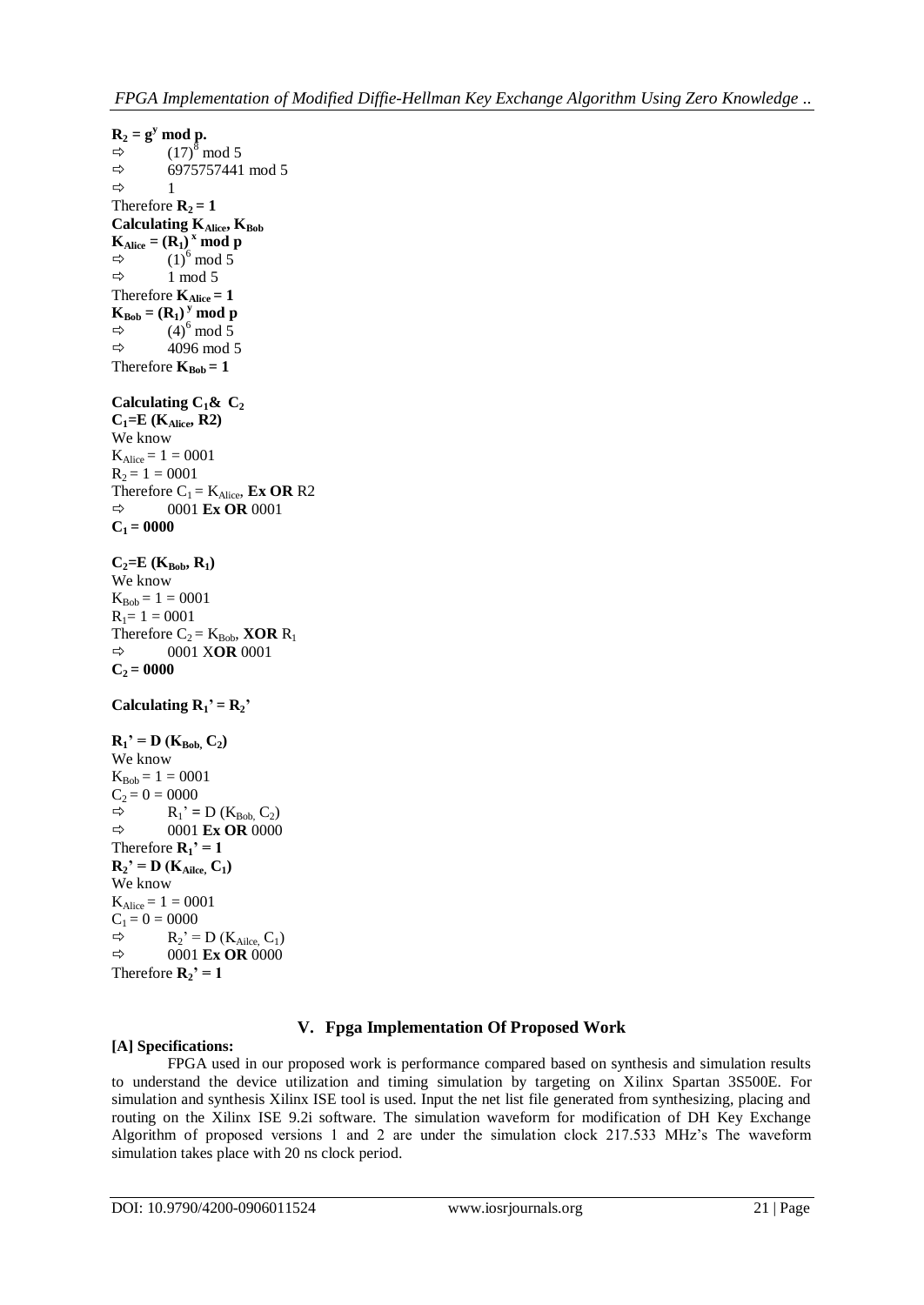# **[B] Simulation Results–Proposed Version1, 2**

Fig.6 shows top module of proposed versions 1,2, which specifies a system with certain input's and output. The inputs are given as per the specifications where clock can be generated as per internal clock generator automatically. Fig.7 describes the simulation waveform of proposed version 1,2.



**Fig. 6** Top Module of Proposed Versions1,2.

| <b>TANK</b><br>m<br><b>23, 1991 15</b> |                | 聊 | 捌 | 900 | 娜             | 900 |
|----------------------------------------|----------------|---|---|-----|---------------|-----|
| 500                                    | ъ              |   |   |     | $\bullet$     |     |
| s B                                    | g              |   |   |     |               |     |
| 相談の<br>П                               | 5              |   |   |     |               |     |
| ű                                      | $\overline{B}$ |   |   |     | Ð             |     |
| 廊坝                                     | õ              |   |   |     |               |     |
| 知明                                     | ŝ              |   |   |     |               |     |
| 0,630<br>Ŀ                             | 2              |   |   |     | 坚             |     |
| 263.0                                  | $\overline{a}$ |   |   |     | $\rightarrow$ |     |

**Fig. 7** Simulation Wave forms

Perhaps while doing simulation of proposed version 1 and 2 the results will show ACCEPT or REJECT as per the protocol existence. But the result is in ASCII format. In ASCII, each character consist of 8 bits, but the words ACCEPT or REJECT which has 6 characters each, so it needs total 48 bits to show output on target board. But our target board doesn't support to show 48 bits at a time. That is the reason we took characters individually to show the version 1, 2 outputs as shown in Fig.8



**Fig.8** Simulation Waveform of Proposed version 1, 2 for FPGA implementation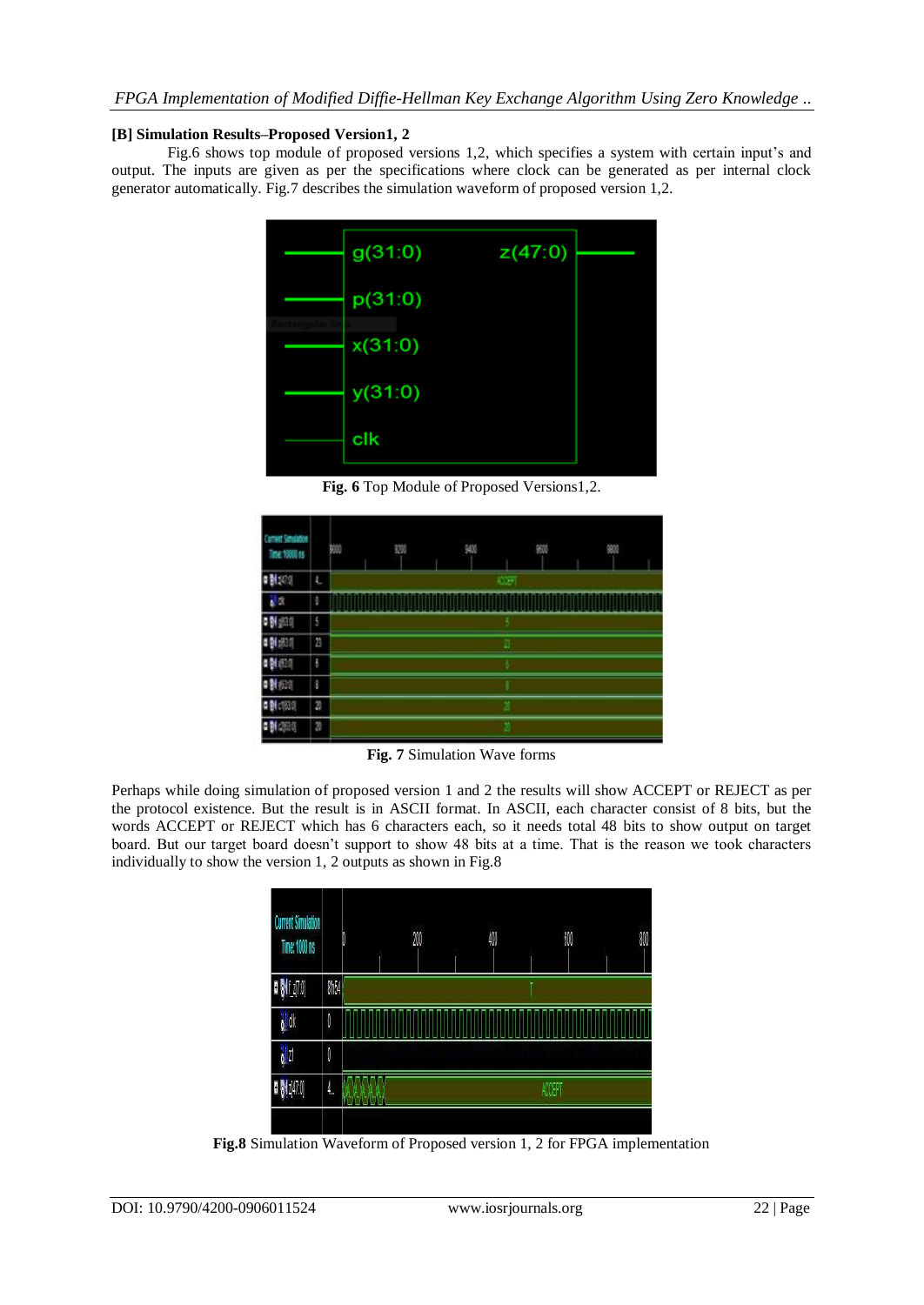### **[C] RTL and Technological Schematics:**

Fig. 9 shows a Hierarchical Boundaries which explains internal schematic of an encoder within terms of register level. It also explains the transfer levels of inputs specified in the program and generating of registers. Fig.10 explains technology schematic of Proposed Versions 1 and 2 where it is flexible in showing the LUT's with reference to the FSM's. Lookup tables can be implemented with a [multiplexer](http://en.wikipedia.org/wiki/Multiplexer) whose select lines are the inputs of the LUT and whose inputs are constants with respective of the specifications.



**Fig.9** RTL Schematic

|  |  |                               |  | filia de la comunicación de la contradición de la constitución de la constitución de la constitución de la comun                                                                                                                     |  |                                                                                                                                                                                                                                      |  |  |                   |      |
|--|--|-------------------------------|--|--------------------------------------------------------------------------------------------------------------------------------------------------------------------------------------------------------------------------------------|--|--------------------------------------------------------------------------------------------------------------------------------------------------------------------------------------------------------------------------------------|--|--|-------------------|------|
|  |  |                               |  | <u>TEN DI SENDER PARA TENNIS VAN SIGNALE DIE EST EIN VAN DIE VAN DIE KANSLIKE KANSLIKE AAN DIE KANSLIKE VA</u>                                                                                                                       |  |                                                                                                                                                                                                                                      |  |  |                   |      |
|  |  |                               |  |                                                                                                                                                                                                                                      |  |                                                                                                                                                                                                                                      |  |  |                   |      |
|  |  |                               |  |                                                                                                                                                                                                                                      |  | <u>state and the state where the state the state of the state of the state of the state state of the state of the state of the state of the state of the state of the state of the state of the state of the state of the state </u> |  |  |                   |      |
|  |  |                               |  |                                                                                                                                                                                                                                      |  |                                                                                                                                                                                                                                      |  |  |                   |      |
|  |  |                               |  | <u> 1 a 4 a 15 a 16 a 16 an - 16 an 16 an 16 an 17ú Meiriceánach (baile 18 an 18 an 18 an 18 an 18 an 18 an 18 an 18 an 18 an 18 an 18 an 18 an 18 an 18 an 18 an 18 an 18 an 18 an 18 an 18 an 18 an 18 an 18 an 18 an 18 an 18</u> |  |                                                                                                                                                                                                                                      |  |  |                   |      |
|  |  |                               |  | <u> 1976 - An Dùbhlachd ann an Dùbhlachd ann an Dùbhlachd ann an Dùbhlachd ann an Dùbhlachd ann an Dùbhlachd ann a</u>                                                                                                               |  |                                                                                                                                                                                                                                      |  |  |                   |      |
|  |  |                               |  |                                                                                                                                                                                                                                      |  |                                                                                                                                                                                                                                      |  |  |                   |      |
|  |  |                               |  |                                                                                                                                                                                                                                      |  |                                                                                                                                                                                                                                      |  |  |                   |      |
|  |  |                               |  |                                                                                                                                                                                                                                      |  |                                                                                                                                                                                                                                      |  |  |                   |      |
|  |  |                               |  | <u>WWW.com -sesent-tennesses</u> : - <u>;</u>                                                                                                                                                                                        |  |                                                                                                                                                                                                                                      |  |  |                   |      |
|  |  |                               |  |                                                                                                                                                                                                                                      |  |                                                                                                                                                                                                                                      |  |  |                   |      |
|  |  |                               |  |                                                                                                                                                                                                                                      |  |                                                                                                                                                                                                                                      |  |  |                   |      |
|  |  |                               |  |                                                                                                                                                                                                                                      |  |                                                                                                                                                                                                                                      |  |  |                   |      |
|  |  |                               |  |                                                                                                                                                                                                                                      |  |                                                                                                                                                                                                                                      |  |  |                   |      |
|  |  |                               |  | <u>sta di del del le ma milio si Elili</u>                                                                                                                                                                                           |  |                                                                                                                                                                                                                                      |  |  |                   |      |
|  |  | <b>TO THE TABLE TO THE TA</b> |  |                                                                                                                                                                                                                                      |  |                                                                                                                                                                                                                                      |  |  |                   |      |
|  |  |                               |  |                                                                                                                                                                                                                                      |  |                                                                                                                                                                                                                                      |  |  |                   |      |
|  |  | -----------                   |  | <u> 2000 - 2000 - 2000 - 2000 - 2000 - 2000 - 2000 - 2000 - 2000 - 2000 - 2000 - 2000 - 2000 - 2000 - 2000 - 200</u>                                                                                                                 |  |                                                                                                                                                                                                                                      |  |  |                   |      |
|  |  |                               |  |                                                                                                                                                                                                                                      |  |                                                                                                                                                                                                                                      |  |  |                   |      |
|  |  |                               |  | WWW.COMPRODUCTIONS.COMPRODUCTION                                                                                                                                                                                                     |  |                                                                                                                                                                                                                                      |  |  |                   |      |
|  |  |                               |  |                                                                                                                                                                                                                                      |  |                                                                                                                                                                                                                                      |  |  |                   |      |
|  |  |                               |  |                                                                                                                                                                                                                                      |  |                                                                                                                                                                                                                                      |  |  |                   |      |
|  |  |                               |  |                                                                                                                                                                                                                                      |  |                                                                                                                                                                                                                                      |  |  |                   |      |
|  |  |                               |  |                                                                                                                                                                                                                                      |  |                                                                                                                                                                                                                                      |  |  |                   |      |
|  |  |                               |  |                                                                                                                                                                                                                                      |  |                                                                                                                                                                                                                                      |  |  |                   |      |
|  |  |                               |  | ,,,,,,,,,,,,,,,,,,,,,,,,,,,,,,,,,,,,                                                                                                                                                                                                 |  |                                                                                                                                                                                                                                      |  |  |                   |      |
|  |  |                               |  |                                                                                                                                                                                                                                      |  |                                                                                                                                                                                                                                      |  |  |                   |      |
|  |  |                               |  |                                                                                                                                                                                                                                      |  |                                                                                                                                                                                                                                      |  |  |                   |      |
|  |  |                               |  | <u> 1999 - Paris Andrew Maria de Barcelona</u>                                                                                                                                                                                       |  | <u>na sa 22 26 iliyofan sana sa shekara 1</u>                                                                                                                                                                                        |  |  |                   |      |
|  |  |                               |  |                                                                                                                                                                                                                                      |  |                                                                                                                                                                                                                                      |  |  |                   |      |
|  |  |                               |  | <u> 이 이 시 시 시 시 시 에 대한 국제에서 국제의 지원 ( 그는 수업 수업 수업 등 수업 ( 수업 ) 수업 ( 그는 금융 ) 그는 공개</u>                                                                                                                                                  |  |                                                                                                                                                                                                                                      |  |  | <b>CONTRACTOR</b> |      |
|  |  |                               |  |                                                                                                                                                                                                                                      |  |                                                                                                                                                                                                                                      |  |  |                   |      |
|  |  |                               |  |                                                                                                                                                                                                                                      |  |                                                                                                                                                                                                                                      |  |  |                   |      |
|  |  |                               |  |                                                                                                                                                                                                                                      |  |                                                                                                                                                                                                                                      |  |  |                   |      |
|  |  |                               |  |                                                                                                                                                                                                                                      |  |                                                                                                                                                                                                                                      |  |  |                   |      |
|  |  |                               |  | <u> 1999 - La de la comunicación de la contrada de la comunicación de la comunicación de la comunicación de la c</u>                                                                                                                 |  |                                                                                                                                                                                                                                      |  |  |                   |      |
|  |  |                               |  |                                                                                                                                                                                                                                      |  |                                                                                                                                                                                                                                      |  |  |                   |      |
|  |  |                               |  |                                                                                                                                                                                                                                      |  |                                                                                                                                                                                                                                      |  |  |                   |      |
|  |  | <b>ALCOHOL: NO ALCOHOL:</b>   |  | <u>19 200 200 300 200 200 200 200 200 200 </u>                                                                                                                                                                                       |  |                                                                                                                                                                                                                                      |  |  |                   |      |
|  |  |                               |  |                                                                                                                                                                                                                                      |  |                                                                                                                                                                                                                                      |  |  |                   |      |
|  |  |                               |  | <u>المعاجل المسار</u> ط الإله السابقة السيادة كإن لانه والأردالي وإكلي                                                                                                                                                               |  |                                                                                                                                                                                                                                      |  |  |                   |      |
|  |  |                               |  |                                                                                                                                                                                                                                      |  |                                                                                                                                                                                                                                      |  |  |                   |      |
|  |  |                               |  |                                                                                                                                                                                                                                      |  |                                                                                                                                                                                                                                      |  |  |                   |      |
|  |  |                               |  | <u> 1988 - 대한 1981 - 대한 1981 - 대한 1982 - 1982 - 1982 - 1982 - 1982 - 1982 - 1982 - 1982 - 1982 - 1982 - 1982 - 1</u>                                                                                                                 |  |                                                                                                                                                                                                                                      |  |  |                   |      |
|  |  |                               |  | <u> Tan Tanzania ya Tanzania (Tinggi Sigara)</u>                                                                                                                                                                                     |  |                                                                                                                                                                                                                                      |  |  |                   |      |
|  |  | .                             |  |                                                                                                                                                                                                                                      |  |                                                                                                                                                                                                                                      |  |  |                   |      |
|  |  |                               |  |                                                                                                                                                                                                                                      |  |                                                                                                                                                                                                                                      |  |  |                   |      |
|  |  |                               |  |                                                                                                                                                                                                                                      |  |                                                                                                                                                                                                                                      |  |  |                   |      |
|  |  |                               |  |                                                                                                                                                                                                                                      |  |                                                                                                                                                                                                                                      |  |  |                   | ____ |
|  |  |                               |  |                                                                                                                                                                                                                                      |  |                                                                                                                                                                                                                                      |  |  |                   |      |
|  |  |                               |  |                                                                                                                                                                                                                                      |  |                                                                                                                                                                                                                                      |  |  |                   |      |
|  |  |                               |  |                                                                                                                                                                                                                                      |  |                                                                                                                                                                                                                                      |  |  |                   |      |
|  |  |                               |  | 2000 HISTORY AND RESIDENCE TO A REPORT OF A 1990 HISTORY AND RELEASED TO A 1990 HISTORY AND RELEASED                                                                                                                                 |  |                                                                                                                                                                                                                                      |  |  |                   |      |
|  |  |                               |  |                                                                                                                                                                                                                                      |  |                                                                                                                                                                                                                                      |  |  |                   |      |
|  |  |                               |  |                                                                                                                                                                                                                                      |  |                                                                                                                                                                                                                                      |  |  |                   |      |
|  |  |                               |  | $T^*$ 40 $T^*$ 1 1 $(1 \tcdot )^*$                                                                                                                                                                                                   |  |                                                                                                                                                                                                                                      |  |  |                   |      |
|  |  |                               |  |                                                                                                                                                                                                                                      |  |                                                                                                                                                                                                                                      |  |  |                   |      |

**Fig.10** Technology Schematic

# **[D] Device Utilization and Timing Summary**

| <b>Device Utilization Summary</b>                       |
|---------------------------------------------------------|
| Selected Device: 3s500efg320-4                          |
| Number of Slices: 6562 out of 4656 140% *               |
| Number of Slice Flip Flops: 256 out of 9312<br>2%       |
| Number of 4 input LUTs: 12656 out of 9312 135% (*)      |
| Number of IOs:177                                       |
| Number of bonded IOBs: 177 out of 232 76%               |
| Number of MULT18X18SIOs: 12 out of 20 60%               |
| Number of GCLKs: 1 out of 24 4%                         |
| <b>Timing Summary:</b>                                  |
| Minimum period: 223.577ns (Maximum Frequency: 4.473MHz) |
| Minimum input arrival time before clock: 224.751ns      |
| Maximum output required time after clock: 194.442ns     |
| Maximum combinational path delay: 195.461ns             |

# **[D] Emulation Results-Proposed Version 1, 2**

Fig.11 shows specified code for Proposed Version 1 or 2 to emulate into the kit with input specifications of "01010100", which is equivalent to letter "T" in ASCII. However the output shown here gives a serial output with LED glowing (green light at right bottom).